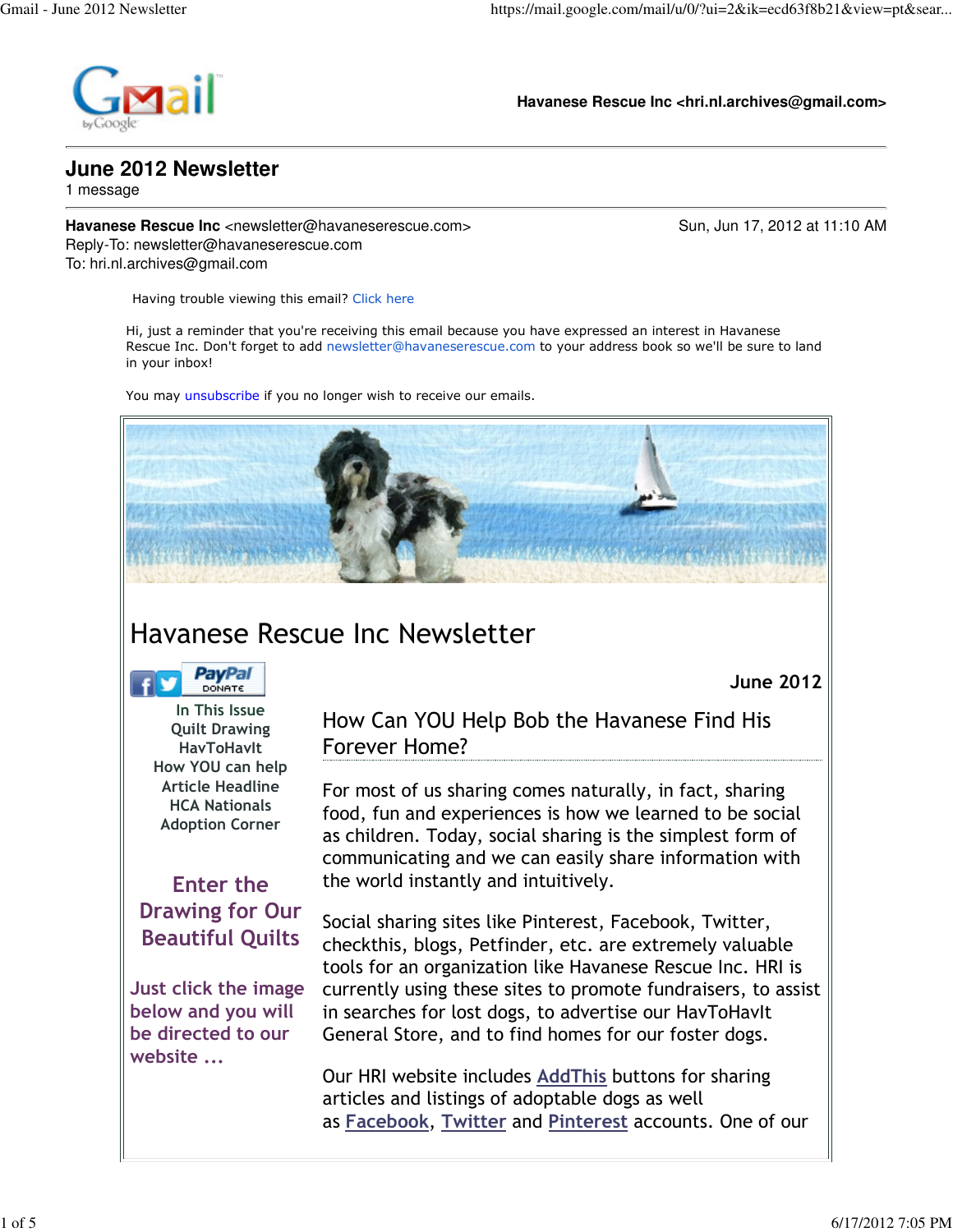日 1 ::



Join Our Mailing List!

#### **HavToHavIt**

I will be your angel and you will be mine



volunteers discovered a clever way of sharing the

adoptable dogs with a web address using checkthis.com

We can only be as successful as the amount of "shares" that are generated, and this is where each of you can play a key role. Whether it's Bob or Ozzy, or any one of the dogs in Havanese Rescue Inc, use the AddThis button and then

Meet Bob!

 $\blacktriangleright$  4)



This exceptional pendant is bronze and of wonderful weight and smoothness. It is a limited edition and measures 1 1/2 inches tall by 3/4 inches wide. It depicts an angel wrapping her loving arms around a dog that's dear to her heart. It truly

Another Opportunity for You to Help HRI Using Social Sharing ...

#### IMPACT OF USDA PROPOSED REGULATION ON **RESCUE**

The USDA has proposed legislation that will close the loophole on retail pet sales.

Rescue groups are classified as retail pet sellers. If passed, this legislation will change how rescues adopt out their animals. To maintain their exempt status, rescues will need to adopt out animals from their homes, otherwise they will need to become licensed by the USDA as dealers.

The requirement will be that each adopter enters the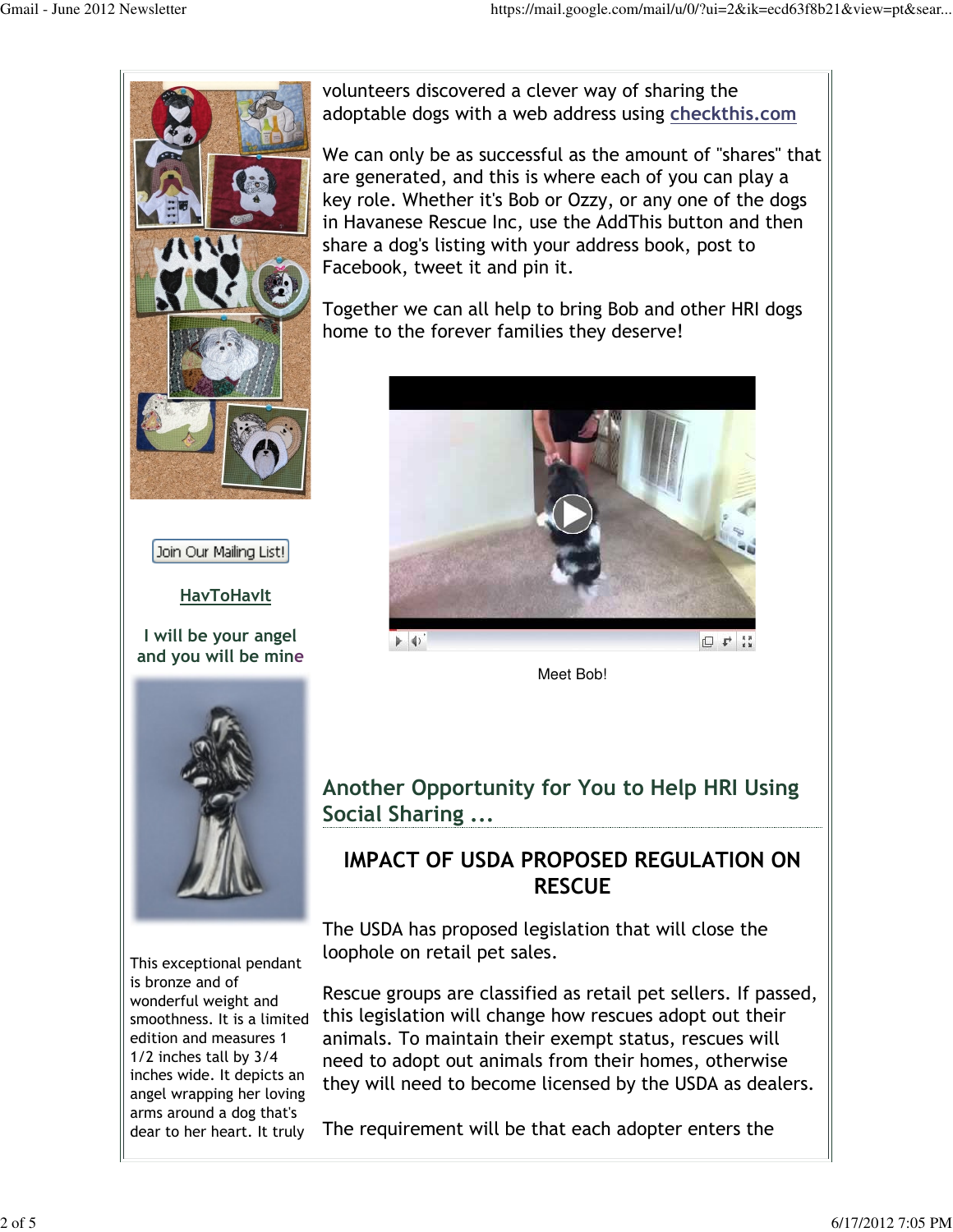

For your added convenience, you can log on to our very own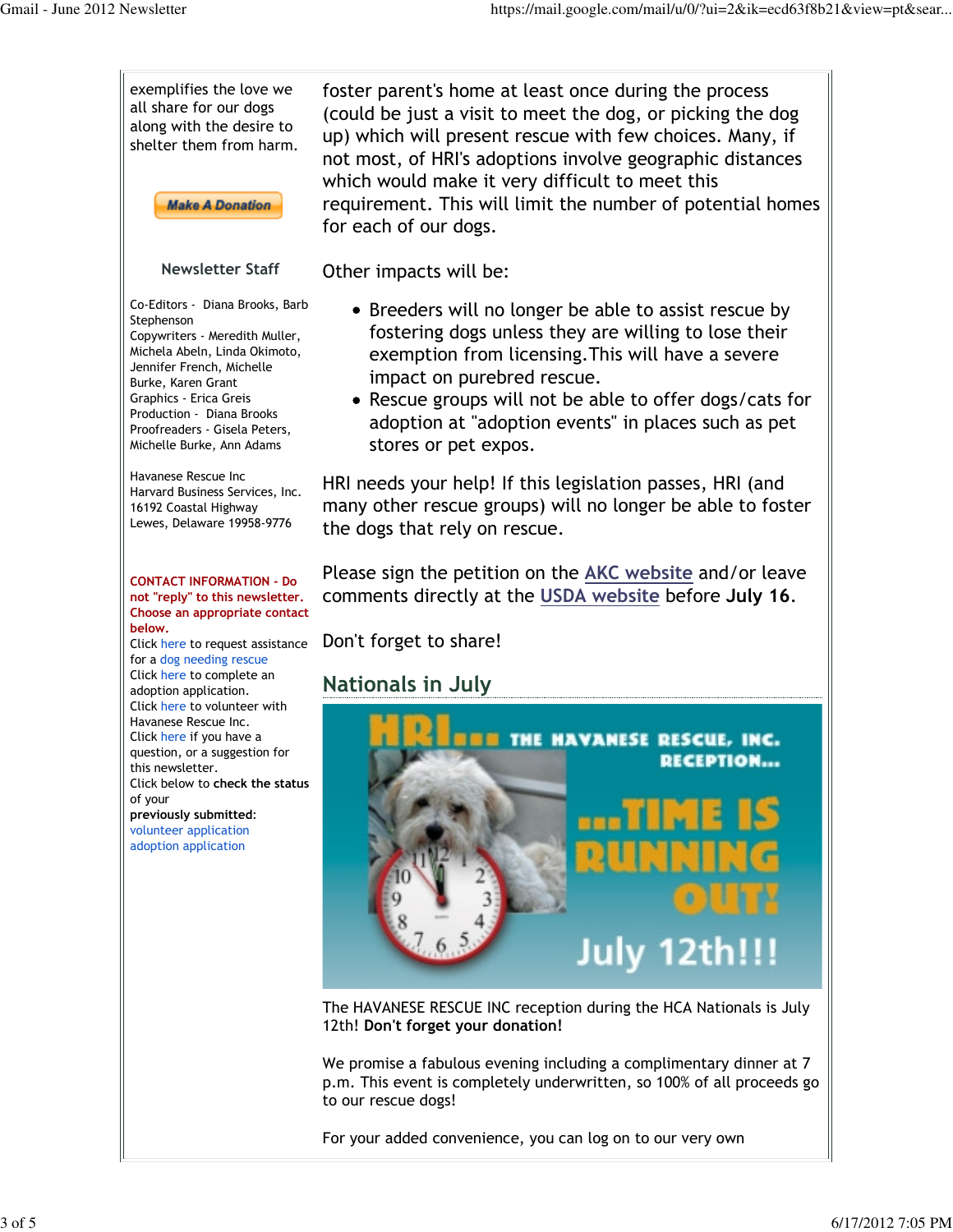HavToHavIt General Store. Purchase an item and our store will take care of your shipping. Your support of HRI is immeasurable. Questions? Email Charlene Edwards Donations should be shipped to: Lori Brostrom, 710 Summit Ave., Apt. 1, St. Paul, MN 55105 (651) 222-5816 Adoption Corner Ozzy is a four-month-old puppy in a field of green! Who could be cuter than this little guy? His foster mom, Charlene Renslow, has some very great stories to share with us!

Little Ozzy is incredibly full of life, and is an active boy as